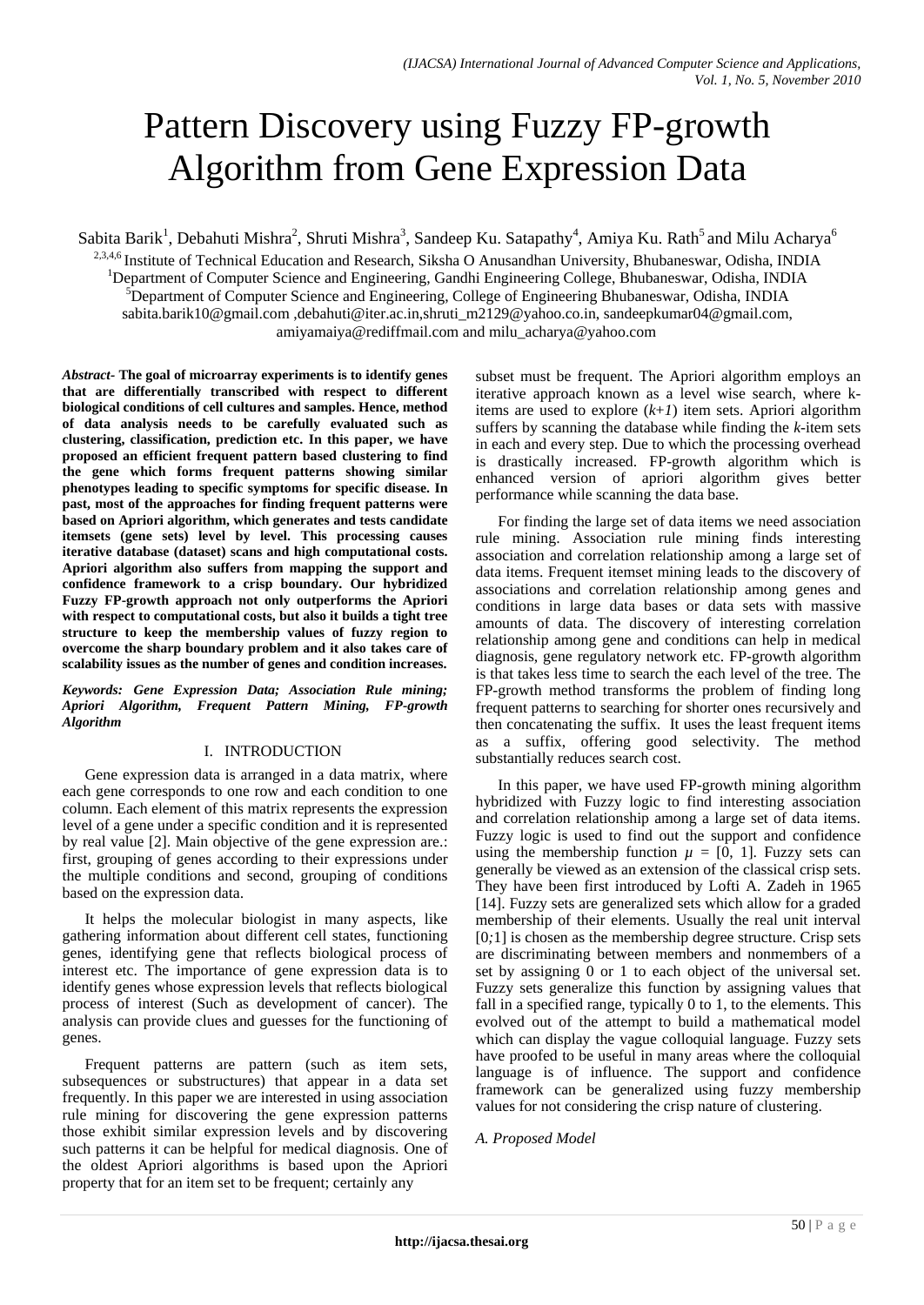

#### Figure 1: Our Proposed Model

Our proposed work is to find the frequent patterns from gene expression data using FP-growth algorithm which is the enhanced version of Apriori. FP-growth algorithm constructs the conditional frequent pattern (FP) tree and performs the mining on this tree. FP-tree is extended prefix tree structure, storing crucial and quantitative information about frequent sets. FP-growth method transforms the problem of finding long frequent patterns to search for shorter once recursively and then concentrating the suffix. Then, to hybridize the fuzzy logic to map the support and confidence measures to the membership value to  $\mu = [0, 1]$ . Finally, we validate our hybridized model by comparing our model with existing apriori models by considering various parameters. Our model (See figure 1) outperforms the apriori model on the basis of run time for finding number of patterns and also the scalability issues have been found to be improved significantly considering both the attributes and objects as they increases.

#### *B. Paper Layout*

This paper is arranged in the following manner, section I gives the introduction as well as our proposed model is outlined, section II deals with related work on frequent pattern mining. In section III the preliminary information about gene expression data, apriori algorithm, FP-growth approach and algorithms are described. Section VI describes our proposed algorithm. Section V gives the analysis of our work and shows its significance over the Apriori algorithm. Finally, section VI gives the conclusion and future directions of our work.

#### II. RELATED WORK

Association rule mining finds interesting association and correlation relationship between genes [1]. A key step in the analysis of gene expression data is to find association and correlation relationship between gene expression data. DNA microarrays allow the measurement of expression levels for a large number of genes, perhaps all genes of an organism within a number of different experimental samples. It is very much important to extract biologically meaning the information from this huge amount of expression data to know the current state of the cell because most cellular processes are regulated by changes in gene expression. Gene expression data refers to a distinct class of clustering algorithms that performs simultaneous row-column clustering [2]. An imposed version of depth first search, the depth fast implementation of Apriori as devised in [8] is presented. Given a database of (e.g. supermarket) transactions, the DF algorithm builds a so called trie that contains all frequent item sets i.e. is all item sets that are contained in at least minimum suppport transactions with minimum suppport a given threshold value. There is a one to one correspondence between the paths and the frequent item sets. The new version, so called Depth Fast search, differs from Depth fast in that its data structure representing the data base is borrowed from the FP-growth algorithm. Frequent item sets play an essential role in many data mining tasks that try to

find interesting patterns from databases, such as association rules, correlations, subsequences, episodes, classifiers, cluster and many more of which the mining association rule is one of the most popular problems[4].

The original motivation for searching association rules came from the need to analyze so called supermarket transaction data that is to examine customers" behavior in terms of the purchased products. Such rules can be useful for decisions concerning product pricing, promotions, store layout many others. With the rapid progress of bioinformatics of post genomic era, more and more bio information needs to be analyzed [6]. Many researchers have been also focused on using association rule mining method to construct the gene regulatory network. The existing approach of mining frequent pattern in microarray data set are item are enumeration and sample enumeration. Association rules, used widely in the area of market basket analysis, can be applied to the analysis of expression data as well [7]. Association rules can reveal biologically relevant associations between different genes or between environmental effects and gene expression. Item in gene expression data can include genes are highly expressed or repressed, as well as relevant facts describing the cellular environment of the genes e.g. the diagnosis of the tumor sample from which a profile was obtained.

#### III. PRELIMINARIES

### *A. Gene Expression Data*

One of the reasons to carry out a microarray experiment is to monitor the expression level of genes at a genome scale. Patterns could be derived from analyzing the change in expression of the genes, and new insights could be gained into the underlying biology. The processed data, after the normalization procedure, can then be represented in the form of a matrix, often called gene expression matrix (See table 1). Each row in the matrix corresponds to a particular gene and each column could either correspond to an experimental condition or a specific time point at which expression of the genes have been measured. The expression levels for a gene across different experimental conditions are cumulatively called the gene expression profile, and the expression levels for all genes under an experimental condition are cumulatively called the sample expression profile. Once we have obtained the gene expression matrix, additional levels of annotation can be added either to the gene or to the sample. For example, the function of the genes can be provided, or the additional details on the biology of the sample may be provided, such as disease state or normal state.

Table 1 Gene Expression Data Set

|                   | C,  | C,  | U3  | C4  |
|-------------------|-----|-----|-----|-----|
| Gene <sub>1</sub> | 10  | 80  | 40  | 20  |
| Gene <sub>2</sub> | 100 | 200 | 400 | 200 |
| Gene <sub>3</sub> | 30  | 240 | 40  | 60  |
| Gene <sub>4</sub> | 20  | 160 | 60  | 80  |

### *B. Association Rule mining for frequent pattern*

Association rule mining [12] finds interesting association and correlation relationship among a large set of data items.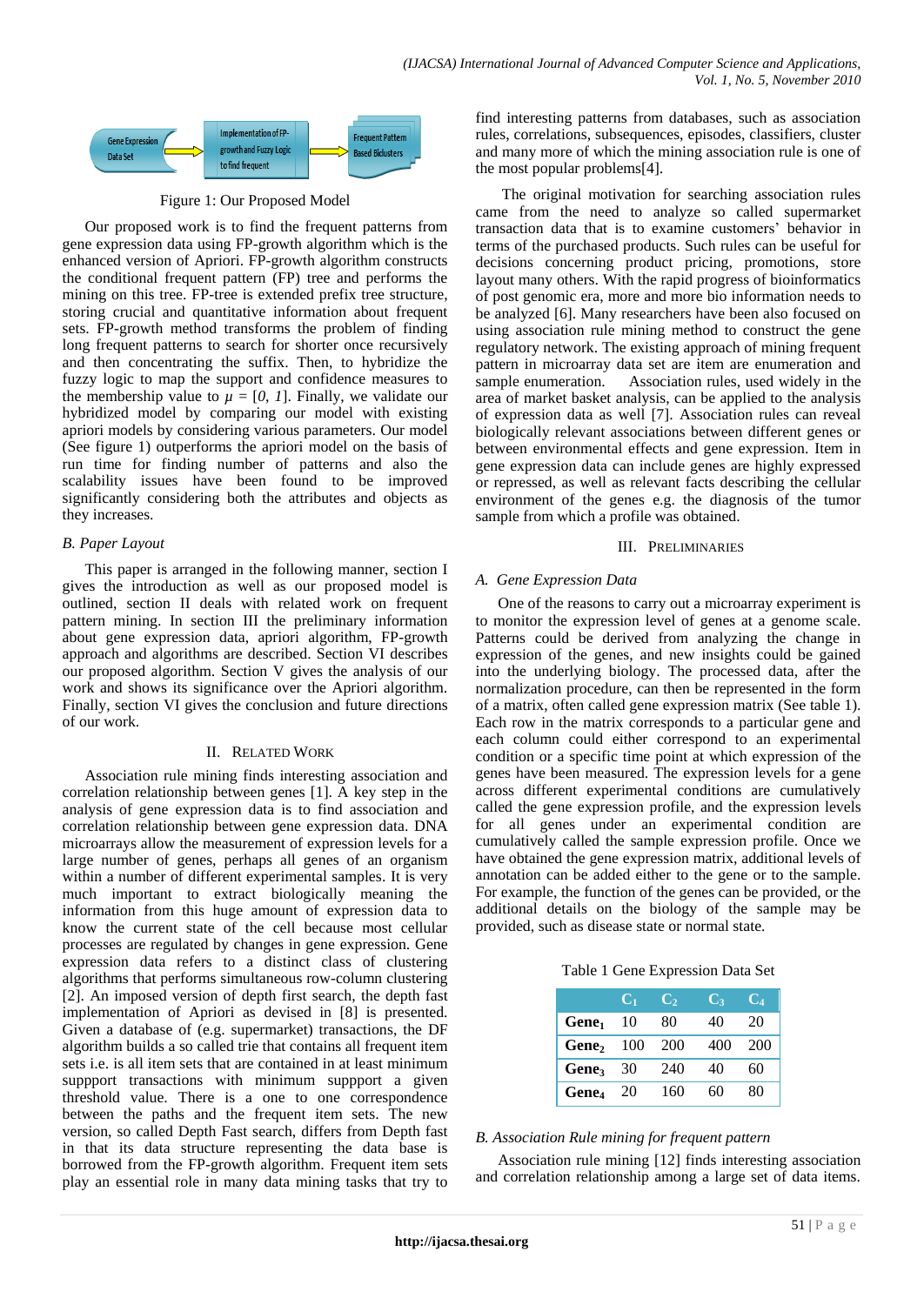The rules are considered interesting if they satisfy both a minimum support threshold and minimum confidence threshold. In general, association rule mining can be viewed as a two-step process:

- Find all the frequent item sets: by definition, each of these item sets will occur at least as frequently as a predetermined minimum support count, minimum support.
- Generate strong association rules from the frequent item sets; by definition these rules must satisfy minimum support and minimum confidence.

An association rule is an implication of the form  $A \Rightarrow B$ , where *A* sub set of *I*, *B* sub set of *I*,  $A \cap B = \Phi$ . The rule *A*  $\Rightarrow$  *b* holds in the transactions set *D* with support *s*, where *s* is the percentage of transaction in *D* that contain *A* U *B*. this is taken to be probability,  $P(A \cup B)$ 

$$
Support (A \Rightarrow B) = P (A \cup B)
$$
 Equation (1)

The rule  $A \Rightarrow B$  has confidence *C* in the transaction set *D*, where *C* is the percentage of transaction in *D* containing *A* that also contain *B*. This is taken to be conditional probability *P* (*B*/*A*).

Confidence 
$$
(A=\gt B) = P(B/A)
$$
 Equation (2)

### *C. Apriori Algorithm*

Apriori algorithm [5] is proposed by Rakesh Agrawal and Ramakrishnan Srikant from IBM Almaden Research Center. It is regarded as one of the breakthroughs in the progress of frequent pattern mining algorithms. Apriori employs an iterative approach known as level wise search, where *k* –item sets are used to explore  $k + 1$ -itemsets. First, the set of frequent 1-itemsets is found. This is denoted as 1 *L* . 1 *L* is used to find 2 *L,* the frequent 2-itemsets, which is used to find 3 *L,* and so on, until no more frequent *k* –item sets can be found. The finding of each *k L* requires one full scan of the database. Throughout the level-wise generation of frequent item sets, an important anti-monotone heuristic is being used to reduce the search space. This heuristic is termed as Apriori *heuristic*.

*The Apriori heuristic*: *if any length k pattern is not frequent in the database, its length k* +1 *super-pattern can never be frequent*.

### *D. FP-growth Approach*

It is noticed that the bottleneck of the Apriori method rests on the *candidate set generation and test*. In [11], a novel algorithm called FP-growth is proposed by Jiawei Han, Jian Pei and Yiwen Yin. This algorithm is reported to be an order of magnitude faster than the Apriori algorithm. The high efficiency of FP-growth is achieved in the following three aspects. They form the distinct features of FP-growth meanwhile. First, an extended prefix tree structure, called *frequent pattern tree* or FP-tree for short is used to compress the relevant database information. Only frequent length-1 items will have nodes in the tree, and the tree nodes are arranged in such a way that more frequently occurring nodes will have better chances of sharing than less frequently occurring nodes. Second, an FP-tree-based pattern fragmentation growth mining method FP-growth is developed. Starting from a frequent length-1 pattern (as an

initial suffix pattern), FP-growth examines only its *conditional pattern base* (a "sub-database" which consists of the set of frequent items co-occurring with the suffix pattern), constructs its *conditional* FP-tree and performs mining recursively on such a tree. The pattern growth is achieved via concatenation of the suffix pattern with the new ones generated from a conditional FP-tree. Since the frequent pattern in any transaction is always encoded in the corresponding path of the frequent pattern trees, pattern growth ensures the completeness of the result.

In this context, FP-growth is not Apriori-like *restricted generation-and-test* but *restricted test only*. The major operations of mining are count accumulation and prefix path count adjustment, which are usually much less costly than candidate generation and pattern matching operations performed in most Apriori-like algorithms. Third, the search technique employed in mining is a *partition-based, divideand conquers method* rather than Apriori-like *bottom-up generation of frequent patterns combinations*. This dramatically reduces the size of *conditional pattern base*  generated at the subsequent level of search as well as the size of its corresponding *conditional* FP-tree. Inherently, it transforms the problem of finding long frequent patterns to looking for shorter ones and then concatenating with the suffix. The novelty of FP-growth is that to generate all frequent patterns, no matter how long they will be; only 2 database scans are needed. One is used to find out frequent 1 item sets, the other is used to construct a FP-tree. The remaining operation is recursively mine the FP-tree using FPgrowth. FP-tree resides in main-memory and therefore FPgrowth avoids the costly database scans.

### *E.Mining the FP-Tree using FP-Growth*

The FP-Tree provides an efficient structure for mining, although the combinatorial problem of mining frequent patterns still has to be solved. For discovering all frequent item sets, the FP-Growth algorithm takes a look at each level of depth of the tree starting from the bottom and generating all possible item sets that include nodes in that specific level. After having mined the frequent patterns for every level, they are stored in the complete set of frequent patterns. FP-Growth takes place at each of these levels. To find all the item sets involving a level of depth, the tree is first checked for the number of paths it has. If it is a single path tree, all possible combinations of the items in it will be generated and added to the frequent item sets if they meet the minimum support. If the tree contains more than one path, the conditional pattern base for the specific depth is constructed. Looking at depth *a*  in the FP-Tree of figure 2, the conditional pattern base will consist of the following item sets: <*b, e :*1> , <*b, d :*1> and <*d, e :*1 > . The item set is obtained by simply following each path of *a* upwards.

Table 2: Conditional pattern base

| <b>Item</b> | <b>Conditional pattern</b>                                                     |
|-------------|--------------------------------------------------------------------------------|
| a           | $\{\langle b,e:1>,$                                                            |
| e           | $\{\langle b, 2 \rangle, \langle b, d \rangle : 1 \rangle \langle d \rangle\}$ |
|             | $\{\langle b:3\rangle\}$                                                       |
|             |                                                                                |

*F. FP-Tree Construction*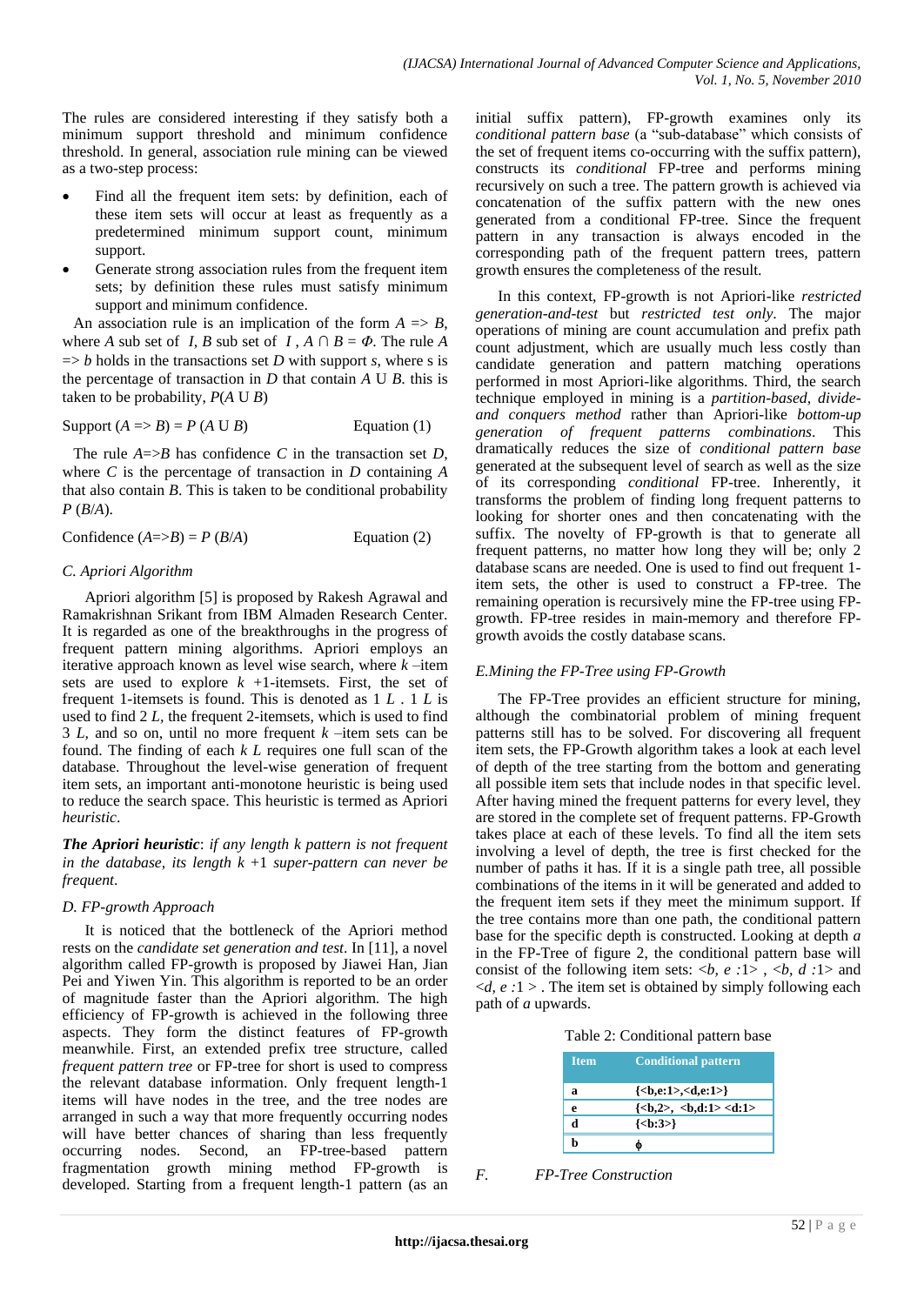Constructing an FP-Tree from a fuzzy database is rather straightforward. The only difference to the original algorithm is that it is not enough to count the occurrences of an item, but the value of membership has to be considered as well. This membership value is then simply added to the overall count of the node. The database of fuzzy values in Table 3 is used for FP-Tree construction. Generating the FP-Tree from this database will lead to a tree containing the sums of the fuzzy values in the nodes. (See figure 2)

Table 3: Fuzzy Database

| $\mathbf{A}$ | B        | $\mathbf C$ | D              | D        |
|--------------|----------|-------------|----------------|----------|
| $\mathbf{2}$ | $\Omega$ | 0.6         | $\overline{0}$ | 1        |
| $\bf{0}$     | 0.3      | 1           | $\theta$       | 0        |
| 0.1          | 1        | 1           | 1              | $\bf{0}$ |
| $\bf{0}$     | 0.2      | $\theta$    | 0.4            | 1        |
| $\bf{0}$     | 0        | 0.2         | $\theta$       | 0.2      |
| $\bf{0}$     | $\Omega$ | 0.1         | 1              | 0.1      |
| 1            | 1        | 0           | 0              | 0.1      |

It is now easy to calculate the support of a path in the tree because it is simply the minimum of the path that is controlled. That tree can be used for conducting the FP-Growth algorithm.



Figure 2: Fuzzy FP-Tree

## *F. Hybridizing FP-growth algorithm with Fuzzy Logic*

Traditional quantitative association rule mining methods partition continuous domains into crisp intervals. When dividing an attribute into intervals covering certain ranges of values, the *sharp boundary problem* arises. Elements near the boundaries of a crisp set (interval) may be either ignored or overemphasized [13]. Fuzzy association rules overcome this problem by defining fuzzy partitions over the continuous domains. Moreover, fuzzy logic is proved to be a superior technology to enhance the interpretability of these intervals. Hence, fuzzy association rules are also expressions of the form  $X \rightarrow Y$ , but in this case, *X* and *Y* are sets of fuzzy attribute-value pairs and fuzzy confidence and support measure the significance of the rule.

FP-Growth algorithm does not produce the candidate item-sets, but it uses growth models to mine frequent pattern [13]. It compresses the database into a frequent pattern tree, but still retains itemsets associated information. Then it will divide such a compressed database into a group of conditional databases, each one of which is related to a frequent item-set and mined. FP-growth algorithm is made up for these deficiencies. FP-growth algorithm does not produce frequent item-sets, replaced by an FP-tree. At the same time, FPgrowth algorithm need transaction database only twice, which makes in the proceedings as soon as possible to close out database, which occupies a large number of storage, can be achieved.

## IV. OUR PROPOSED ALGORITHM

In this paper, we are interested in finding the frequent patterns of genes and conditions which leads to discover the symptoms of diseases. Though, FP-growth algorithm shows it"s potential over the Apriori algorithm to find the frequent patterns, we have used this FP-growth algorithm along with the support and confidence is being measured using the membership function of the fuzzy logic to find the frequent patterns which are not only using the crisp nature but also uses the fuzziness to measure the support and confidence to infer the association rules which ill dive us direction to discover the diseased symptoms. Therefore, we have hybridized the FP-growth algorithm with fuzzy logic. Our proposed algorithm is given step wise below.

## *Fuzzy FP-Growth Algorithm*

n

**Input:** A gene expression dataset consisting of *G* no. of genes and *C* no. of conditions or samples, a set of membership functions, and a predefined minimum support threshold *t*.

**OUTPUT:** A Fuzzy FP-growth tree.

**STEP 1:** Transform the gene expression value  $g_{ij}$  of each gene  $g_j$  in the *i*<sup>th</sup> row into a fuzzy set  $f_{ij}$  represented as  $(f_{ij}/R_{jl})$  $+f_{ij2}/R_{j2} + ... + f_{ijn}/R_{jhj}$  using the given membership functions, where  $h_j$  is the number of fuzzy regions for  $I_j$ ,  $Rjl$  is the *l*-th fuzzy region of  $I_j$ ,  $1 \le l \le h_j$ , and  $f_{ijl}$  is  $v_{ij}$ 's fuzzy membership value in region *Rjl*.

**STEP 2:** Calculate the scalar cardinality *count<sub>il</sub>* of each fuzzy region  $R_{il}$  in all the genes as:

Count 
$$
j_l = \sum_{l=1}^{l} f_{ijl}
$$
 Equation (3)

**STEP 3:** Find *max*- count<sub>i</sub> = *Max (count j1)* for  $j = 1$  to *m*, where  $h_i$  is the number of fuzzy regions for gene  $g_i$  and c is the number of conditions. Let *max-R<sup>j</sup>* be the region with *maxcount<sub>j</sub>* for gene  $g_j$ . It will then be used to represent the fuzzy characteristic of conditions  $c_j$  in the later mining process.

**STEP 4:** Check whether the value *max-count<sub>i</sub>* of a fuzzy region  $max-Rj$ ,  $j = 1$  to *C*, is larger than or equal to the predefined minimum count  $G^*$ *ţ*. If a fuzzy region  $max-R_j$ satisfies the above condition, put the fuzzy region with its count in *L1*. That is:

 $L_1 = \{max-R_j \mid max\text{-}count_j \ge G^* \mid t, 1 \le j \le C\}$  Equation (4)

**STEP 5:** While executing the above steps, also find the occurrence number  $o(max-R_i)$  of each fuzzy region in the gene expression dataset.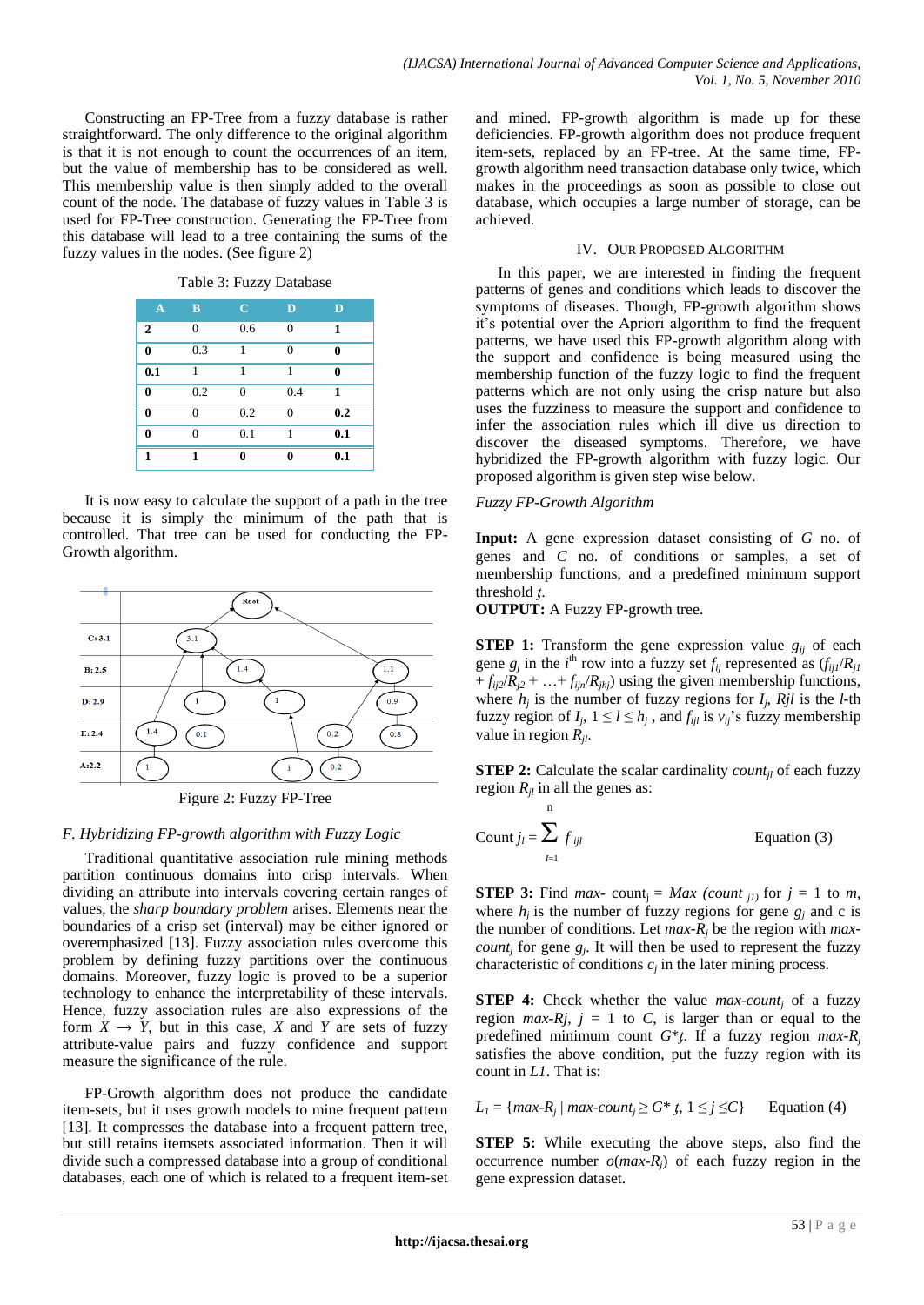**STEP 6:** Build the Header Table by keeping the fuzzy regions in  $L_1$  in the descending order of their occurrence numbers.

**STEP 7:** Remove the fuzzy regions of the items not existing in  $L<sub>1</sub>$  from the transactions of the transformed database. Sort the remaining fuzzy regions in each transaction according to the order of the fuzzy regions in the Header Table.

**STEP 8:** Initially set the root node of the Fuzzy FP-growth tree as *root*.

**STEP 9:** Insert the genes in the transformed dataset into the Fuzzy FP-growth tree tuple by tuple. The following two cases may exist.

- If a fuzzy region  $max-R_j$  in the currently processed *i*-th gene has appeared at the corresponding path of the Fuzzy FP-growth tree, add the membership value  $f_{ijl}$  of the region  $max-R_j$  in the transaction to the node with  $max-R_j$ . Besides, calculate the membership values of the supergene sets of  $max-R_j$  in the path by the intersection operator and add the values to the corresponding elements of the array in the node.
- Otherwise, add a new node with  $max-R_j$  to the end of the corresponding path and set the membership value *fijl* of the region  $max-R_j$  in the currently processed *i*-th gene as the value in the node. Besides, calculate the membership values of the super-gene sets of  $max-R_j$  in the path by the intersection operator and set the values to the corresponding elements of the array in the node. At last, insert a link from the node of  $max-R_j$  in the last branch to the current node. If there is no such a branch, insert a link from the entry of  $max-R_j$  in the Header Table to the current node.

After this step, the final Fuzzy FP-growth tree is built. In this step, a corresponding path is a path in the tree which corresponds to the fuzzy regions to be processed in objects (genes) according to the order of fuzzy regions appearing in the Header Table.

#### V. RESULT ANALYSIS

In this paper, a hybridized tree structure called the Fuzzy FP-growth tree has been designed. The tree can keep related mining information such that the database scans can be greatly reduced. A tree construction algorithm is also proposed to build the tree from a gene expression dataset. The construction process is similar to the FP-tree-like processing for building a tight tree structure except each node in the tree has to keep the membership value of the fuzzy region in the node as well as the membership values of its super-gene sets in the path.

We have tested both the approaches in Intel Dual Core machine with 2GB HDD. The OS used is Microsoft XP and all programs are written in MATLAB 8.0. We have observed the similar trends on runtime versus number of frequent patterns found in both Apriori and our proposed Fuzzy FPgrowth approaches, the figure 3 shows the running time is significantly less as compared to Apriori approach. We have tested the scalability of both the algorithms on the number of objects as well as number of columns, the figure 4 and figure 5. Our pattern based approach performs substantially better than Apriori based approach.



Figure 3: Run time VS No. of frequent pattern based clusters discovered





Figure 5: Scalability w.r.t No. of objects

### VI. CONCLUSION

An advantage of FP-Growth is that the constructing FP-Tree has great performance of compression, and its process of mining can reduce the cost of rescanning data. In addition, it applies conditional FP-Tree on avoiding generating candidate item and testing examining process. About its disadvantage, mining process needs extra processing time and space to store that it continuously generates large conditional bases and conditional FP-Trees. In this paper, we combine the concept of fuzzy weight, fuzzy partition methods in data mining, and use FP-Growth to propose FP-Growth tree mining algorithm with all association rules. The heterogeneity and noisy nature of the data along with its high dimensionality decided us to use of a fuzzy association rule mining algorithm for the analysis.

A number of interesting associations have been found in this first approach. A deep study and empirical evaluation of the rules is however needed to confirm such associations. Our future work will be oriented towards modelling this algorithm